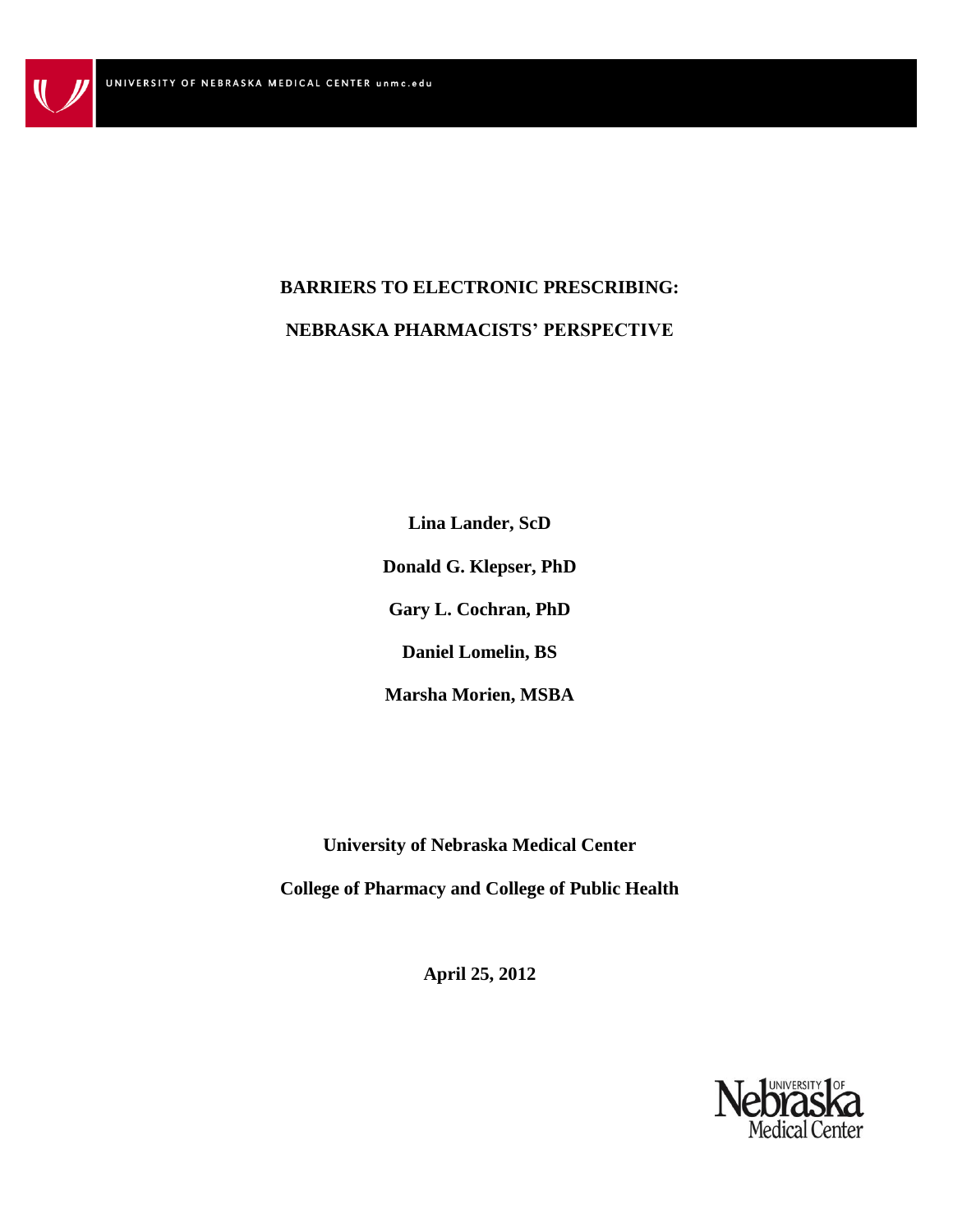### **EXECUTIVE SUMMARY**

Electronic prescribing (e-prescribing) and its accompanying clinical decision support capabilities have been promoted as means for reducing medication error and improving efficiency and there has been a coordinated effort to increase the utilization of e-prescribing and other healthcare information technologies the United States. The objectives of this study were to identify the barriers to adoption of e-prescribing among all non-participating Nebraska pharmacies and to describe how the lack of pharmacy participation impacts the ability of physicians to meet meaningful use criteria. We used open ended questions and structured questionnaire to capture participants' responses.

Of the 23 participants, 10 (43%) reported planning to implement e-prescribing sometime in the future due to transaction fees and maintenance costs as well as demand from customers and prescribers to implement e-prescribing. Nine participants (39%) reported no intention to e-prescribe in the future citing startup costs for implementing e-prescribing, transaction fees and maintenance costs, happiness with the current system, and the lack of understanding about e-prescribing"s benefits and how to implement e-prescribing.

The barriers to e-prescribing identified by both late adopters and those not willing to accept eprescriptions were similar and were mainly initial costs and transaction fees associated with each new prescription. For some rural pharmacies, not participating in e-prescribing may be a rational business decision. To increase participation, waiving or reimbursing the transaction fees, based on demographic or financial characteristics of the pharmacy, may be warranted.

2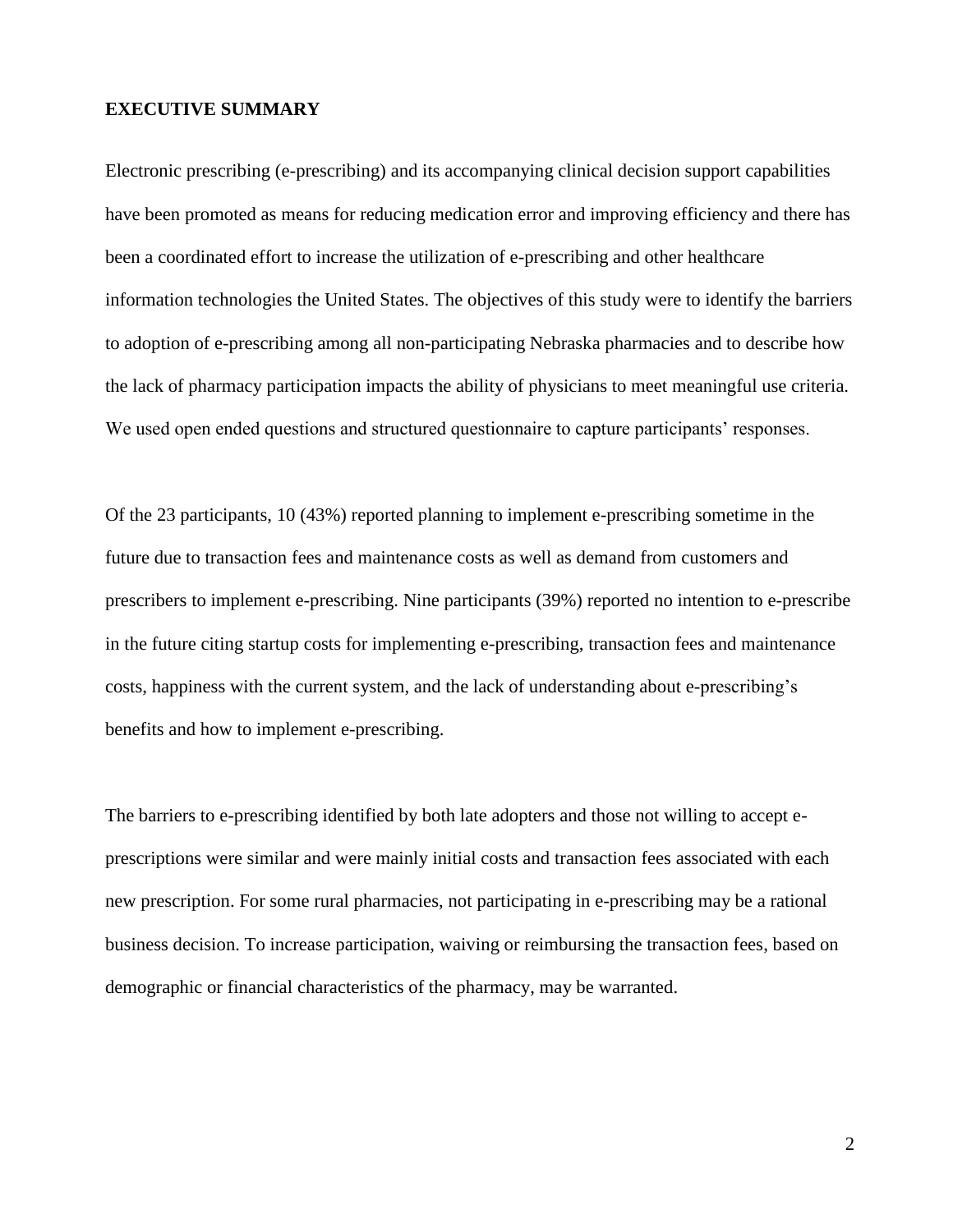## **INTRODUCTION**

Since the mid-1990s a great deal of emphasis has been placed on the need to reduce medication errors. Electronic prescribing (e-prescribing) and its accompanying clinical decision support (CDS) capabilities have been promoted as means for reducing medication error and improving efficiency.<sup>1-</sup>  $4\,$  In an attempt to realize the potential improvements in care and reductions in costs, there has been a coordinated effort to increase the utilization of e-prescribing and other healthcare information technologies in the United States.<sup>5</sup> The Office for the National Coordinator of Health Information Technology (ONC) in the U.S. Department of Health and Human Services has been charged with leading national efforts to use the most advanced healthcare information technology and exchange of health information. 5-6

The electronic transmission of prescriptions to pharmacies is an important criterion for physicians to achieve meaningful use and qualify for the associated financial incentives.<sup>6</sup> Physicians, particularly those practicing in a rural setting with a limited number of local pharmacies, will have difficulty achieving meaningful use if those pharmacies do not accept e-prescriptions. For this reason, the states are required by the ONC to track the percentage of pharmacies that currently accept e-prescriptions and to establish a quarterly goal for increasing pharmacy participation.<sup>7</sup> To accomplish these goals, states need an accurate list of retail pharmacies from which a numerator and denominator can be established. Further, they need to understand the barriers to adoption of eprescribing in order to improve participation through education, incentives, or policy change.

In November 2011, 93% of community pharmacies nationwide were enabled to accept eprescription versus 89% of pharmacies in Nebraska.[Surescripts Data] In rural Nebraska counties,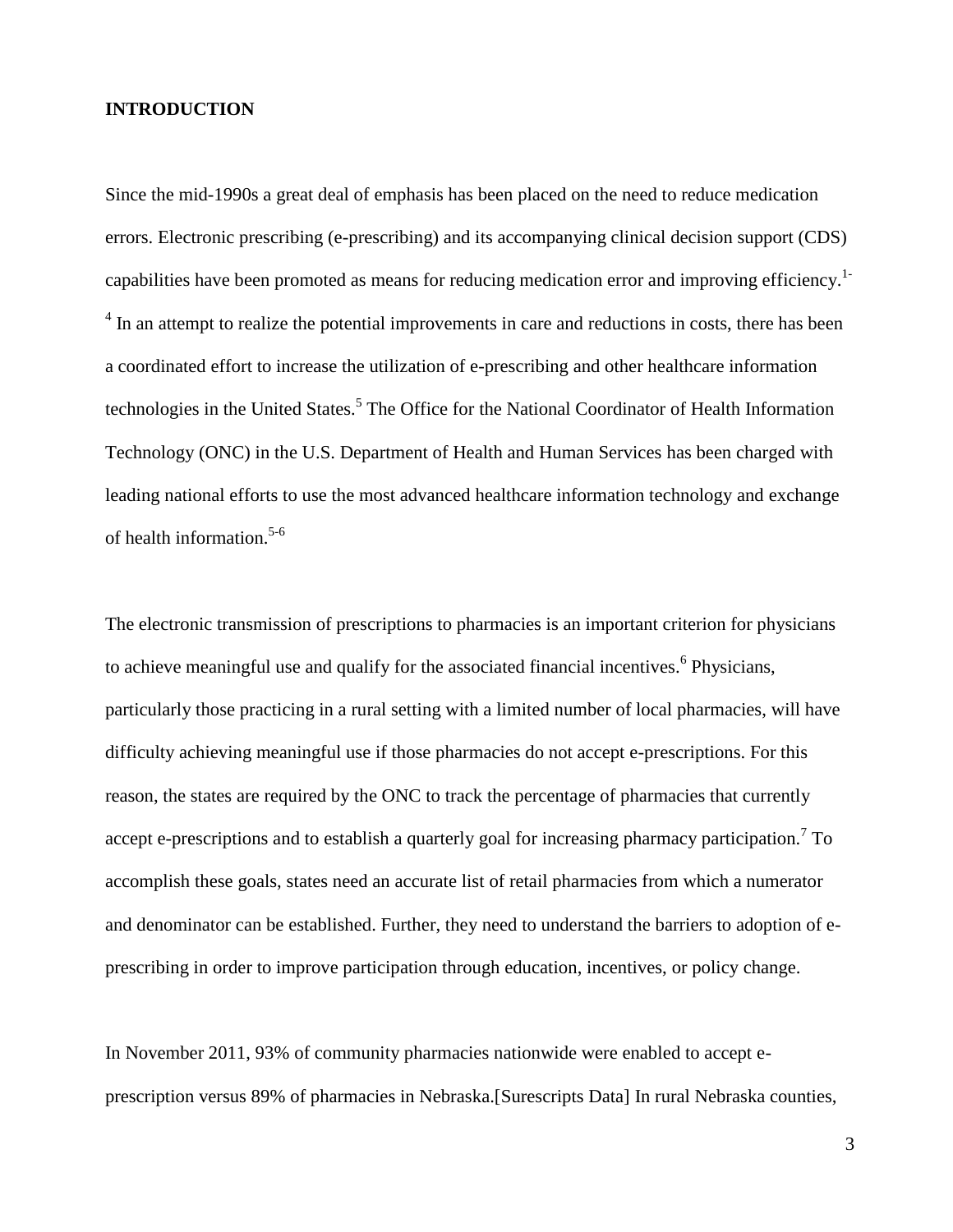the participation is even lower at 85%.[Surescripts Data] While the vast majority of pharmacies are now accepting electronic prescriptions, the barriers to adoption by the remaining pharmacies have not been systematically evaluated. The objectives of this study were to identify the barriers to adoption of e-prescribing among all non-participating Nebraska pharmacies and to describe how the lack of pharmacy participation impacts the ability of physicians to meet meaningful use criteria. A better understanding of the barriers and the impact on meaningful use may allow the policymakers to address these concerns though policy change or education.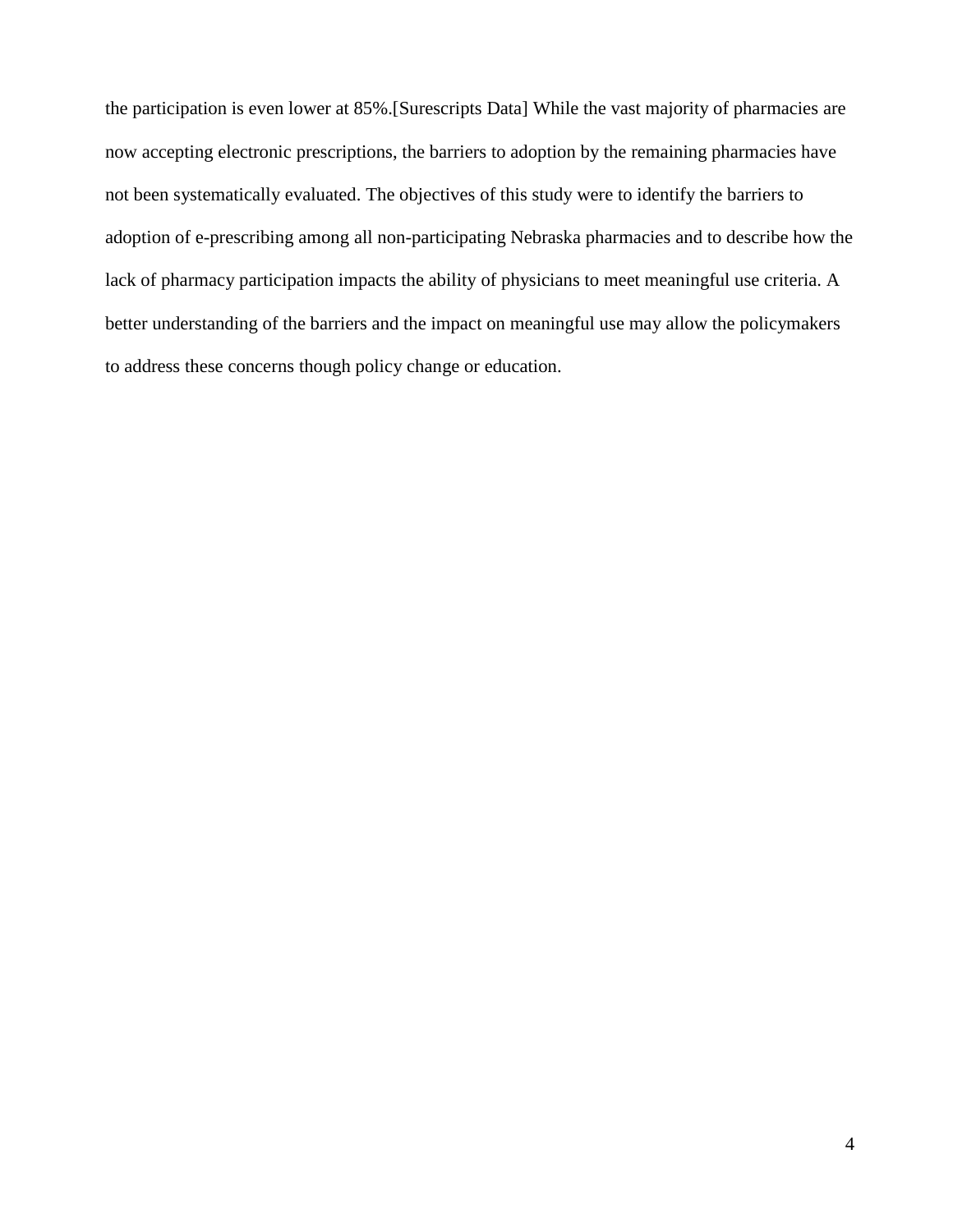### **METHODS**

A list of 456 Nebraska pharmacies was obtained from the National Council for Prescription Drug Programs (NCPDP). Fifteen of those pharmacies were classified as either government or medical device manufacturers, leaving 441 retail community pharmacies according to the NCPDP classification. In addition, a list of 48 pharmacies that do not accept e-prescriptions was obtained from Surescripts (11%). Expert review (D.G.K) eliminated 11 pharmacies (23%) that were identified as duplicates and non-community serving, leaving 37 pharmacies available for structured telephone interviews (77%) (Figure1).

The study was approved by the Office of Regulatory Affairs of the University of Nebraska Medical Center. Participants were initially contacted through mailed invitation letters, then called over the telephone and invited to participate one week after mailing. Interviews were conducted over a twoweek period in March of 2012. A total of 37 pharmacies were contacted over the phone. Of these, five were closed (14%), one was pending closure (3%), one was a non-community pharmacy (3%), and seven declined to participate (19%) leaving a sample of 23 pharmacies and participation rate of 77% (23 out of 30 eligible pharmacies).

Open ended questions were used to capture pharmacists" unprompted opinions. Participants were subsequently asked to select from a list of barriers to e-prescribe as read by the interviewer. These reasons included startup costs for implementing e-prescribing, lost productivity during initial implementation, transaction fees and maintenance costs, lack of demand or interest from customers and prescribers, insufficient prescription fill volume to gain efficiencies from e-prescribing, acceptable change to current workflow, access to network connectivity or expense, current system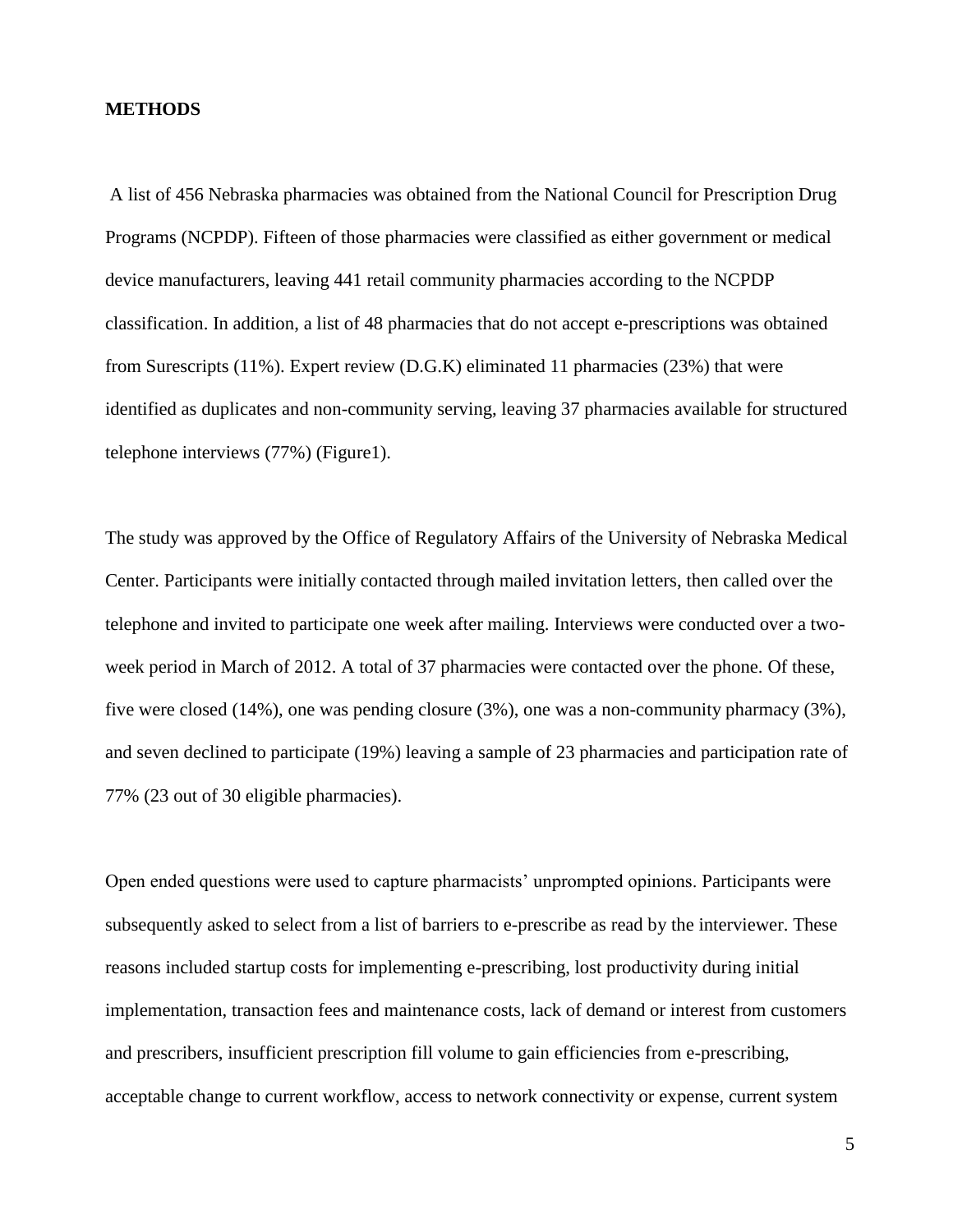is not working for the pharmacists or their customers, and lack of understanding about e-

prescribing's benefits and how to implement it. Scripted responses in the 'intending to e-prescribe'

and 'not intending to e-prescribe' groups were compared using Fisher's exact test.



**Figure 1.** Nebraska pharmacies that do not accept electronic prescribing – study participation flow chart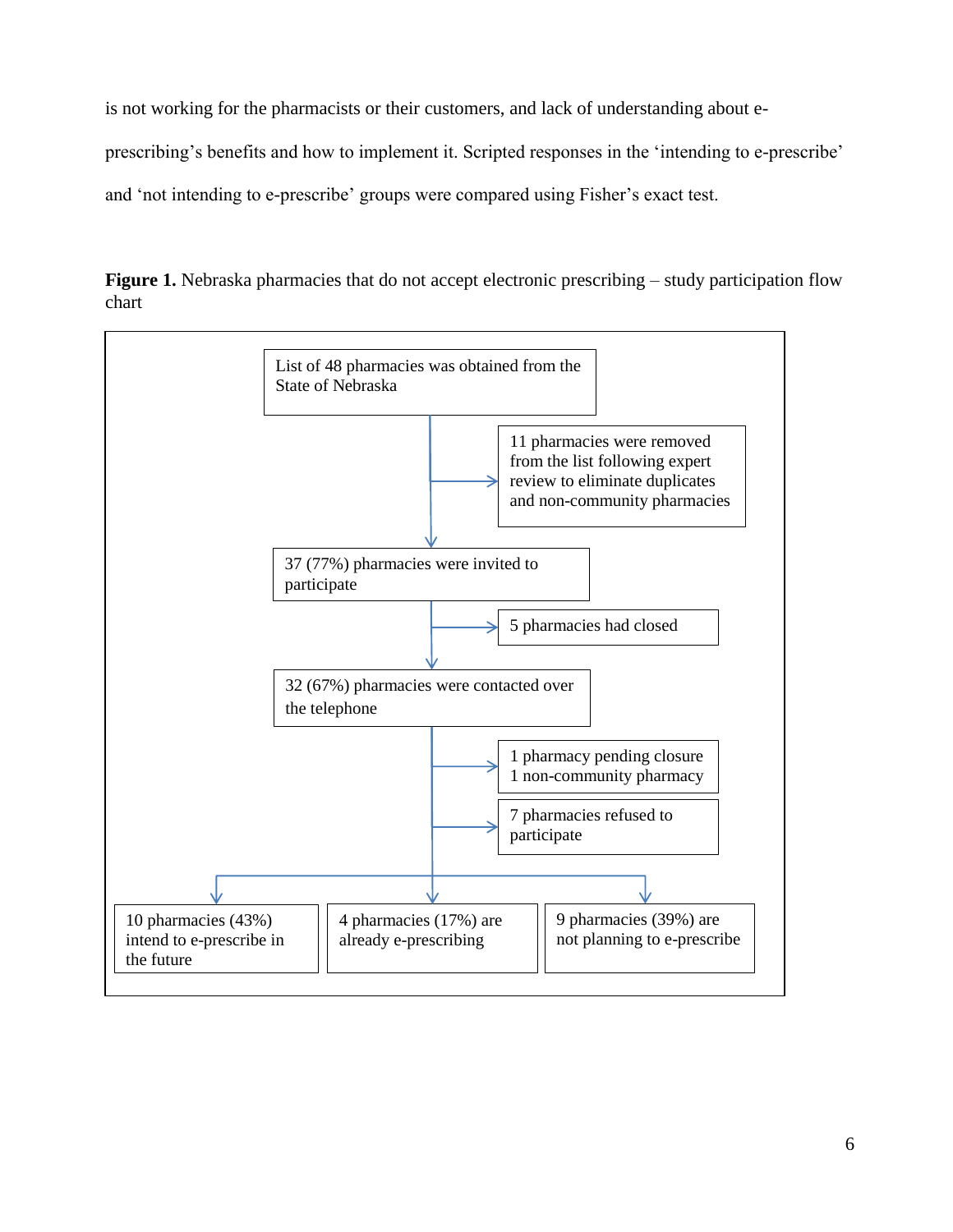## **RESULTS**

Of the 23 participants, 11 were pharmacists (48%), 10 owner/pharmacists (43%), and 2 pharmacy managers (9%). A total of 10 pharmacies (43%) reported planning to implement e-prescribing sometime in the future. Of these, 4 (40%) reported their intent to e-prescribe in the next 6 months. The unprompted reasons for implementing were costs  $(n=4)$ , demand on behalf of the physicians  $(n=2)$ , impending deadline  $(n=1)$ , still receiving prescriptions over the phone  $(n=1)$ , concern over usage of multiple pharmacies by one person  $(n=1)$ , desire to keep up to date  $(n=1)$ , concern over errors with sending and receiving  $(n=1)$ , satisfaction with current practice of using fax  $(n=1)$ , and lack of time to implement (n=1). Of those who intended to implement e-prescribing, transaction fees and maintenance costs was the most common barrier followed by lack of demand or interest from customers and prescribers to implement e-prescribing (Table 1).

| Scripted barriers to e-prescribe <sup>*</sup>                                       | Intend to<br>e-prescribe | Do not intend<br>to e-prescribe | P-value** |
|-------------------------------------------------------------------------------------|--------------------------|---------------------------------|-----------|
|                                                                                     | $N=10$                   | $N=9$                           |           |
| Startup costs for implementing e-prescribing                                        | $4(40\%)$                | 7(78%)                          | 0.170     |
| Lost productivity during initial implementation                                     | 2(20%)                   | 4(44%)                          | 0.350     |
| Transaction fees and maintenance costs                                              | 7(70%)                   | 7(78%)                          | 0.999     |
| (Lack of) demand or interest from customers and<br>prescribers                      | $6(60\%)$                | 3(33%)                          | 0.370     |
| (In) sufficient prescription fill volume to gain<br>efficiencies from e-prescribing | 3(30%)                   | 3(33%)                          | 0.999     |
| (Acceptable) change to current workflow                                             | $\Omega$                 | 4(44%)                          | 0.033     |
| Access to network connectivity or expense                                           | 3(30%)                   | 4(44%)                          | 0.650     |
| Current system is (not) working for the<br>pharmacists or their customers           | $1(10\%)$                | 7(78%)                          | 0.006     |
| (Lack of) understanding about e-prescribing's<br>benefits and how to implement it   | 2(20%)                   | 5(56%)                          | 0.170     |

**Table 1**. Barriers to e-prescribing as reported by pharmacists, Nebraska, 2012.

\*Differences in script for those who intend and do not intend to implement e-prescribing are shown in brackets.

\*\* Groups were compared using Fisher"s exact test, significant differences are indicated in bold.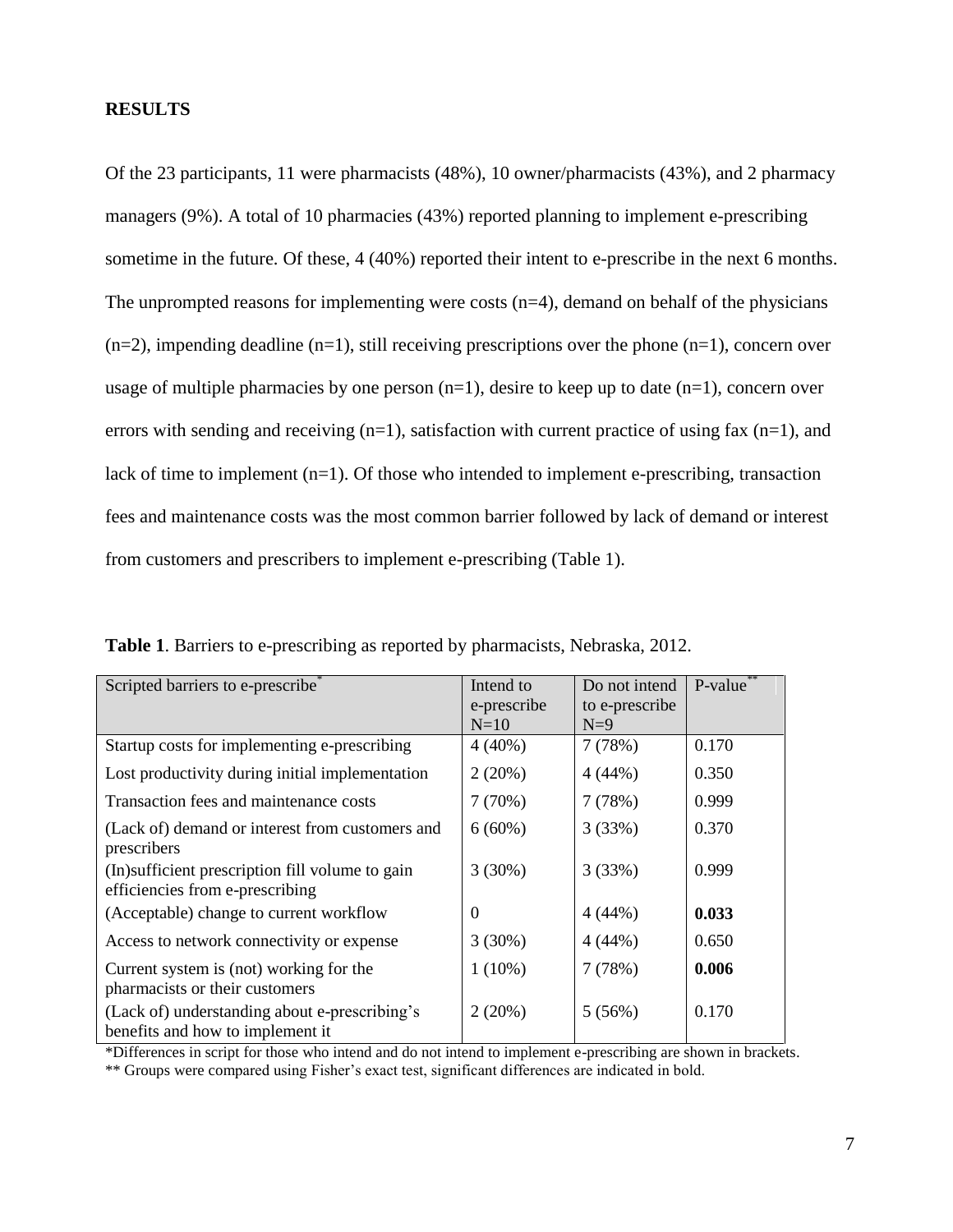Nine pharmacists (39%) reported no intention to e-prescribe in the future. The unprompted reasons to not implement e-prescribing were cost of e-prescribing to be absorbed by the pharmacy  $(n=7)$ , low profit margin  $(n=3)$ , learning curve of using e-prescribing  $(n=3)$ , concern with prescription errors  $(n=2)$ , poor perception of e-prescribing  $(n=1)$ , and concern over decrease in direct communication between physicians and pharmacists  $(n=1)$ . The main scripted reasons for not implementing e-prescribing were startup costs for implementing e-prescribing, transaction fees and maintenance costs, happiness with the current system, and the lack of understanding about eprescribing"s benefits and how to implement e-prescribing.

These barriers were similar in the "intend to e-prescribe" and "do not intend to e-prescribe" groups with the exception of change to current workflow associated with e-prescribing implementation (0% vs. 44%, p-value 0.033) and satisfaction with the existing system (10% vs. 78%, p-value 0.006) (Table 1).

Although not statistically significant, pharmacies that expressed their intention to begin receiving eprescriptions were more likely to have a competitor pharmacy in town (50% vs. 22% p=0.35) and were more likely to have one or more local physicians already sending e-prescriptions (70% vs. 44% p=0.37) than the pharmacies who do not intend to accept e-prescriptions (Table 2). Also, 50% of the pharmacies that intend to e-prescribe had a participating pharmacy within 10 miles, compared to 22% of pharmacies that do not intend to e-prescribe (p-value 0.35).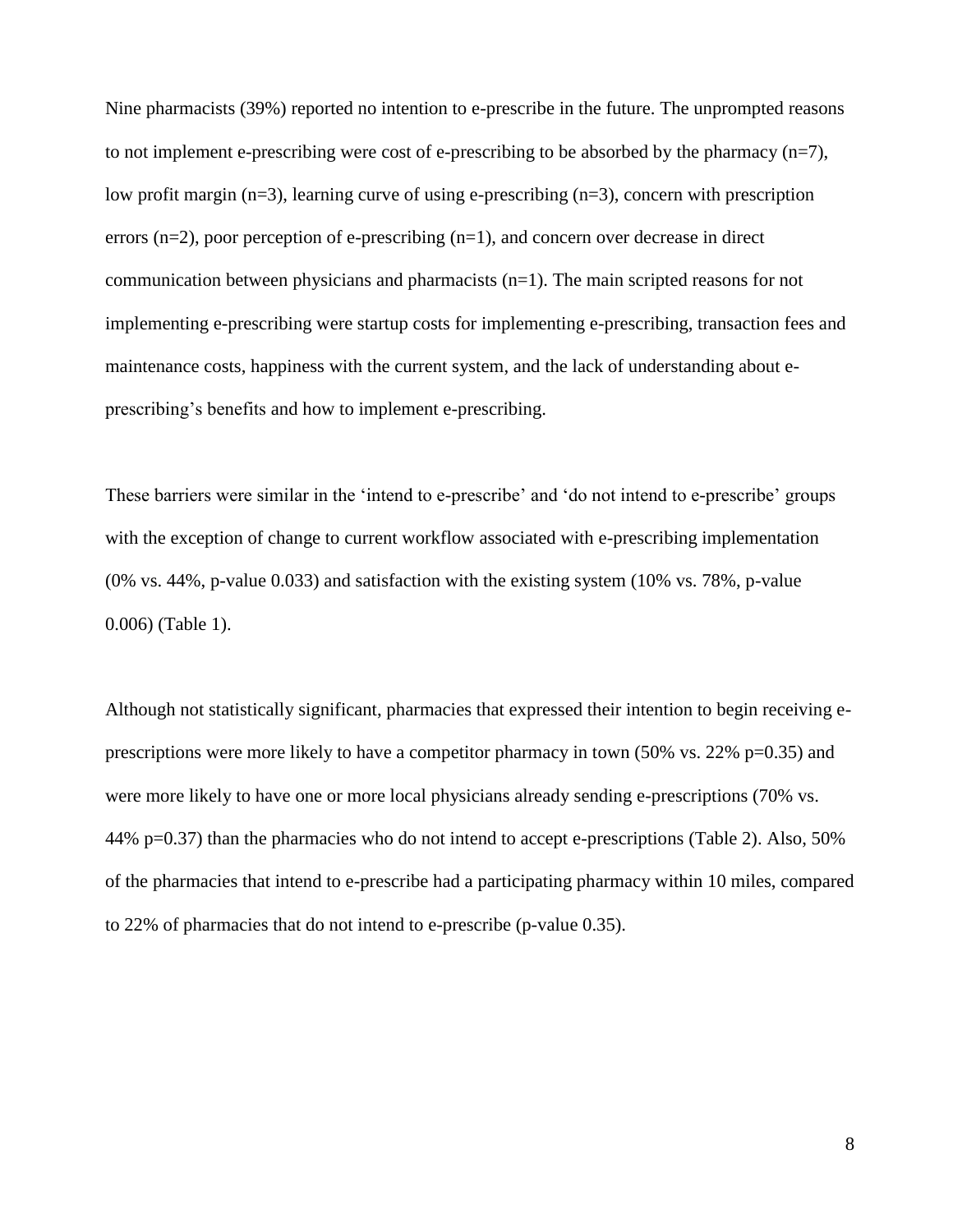| Access indicator               | Intend to   | Do not intend  | P-value |
|--------------------------------|-------------|----------------|---------|
|                                | e-prescribe | to e-prescribe |         |
|                                | $N=10$      | $N=9$          |         |
| Number of other participating  |             |                | 0.35    |
| pharmacies in town, $N$ (%)    |             |                |         |
|                                | 5(50%)      | 7(78%)         |         |
| $\geq 1$                       | $5(50\%)$   | 2(22%)         |         |
| Number of local e-prescribers, |             |                | 0.37    |
| N(% )                          |             |                |         |
|                                | 3(30%)      | 5(56%)         |         |
| $\geq 1$                       | 7(70%)      | 4(44%)         |         |
| Location of the to the nearest |             |                | 0.35    |
| participating pharmacy, N (%)  |             |                |         |
| $< 10$ miles                   | $5(50\%)$   | 2(22%)         |         |
| $\geq 10$ miles                | $5(50\%)$   | 7(78%)         |         |

**Table 2**. Pharmacy access by e-prescribing participation, Nebraska, 2012.

\* Groups were compared using Fisher"s exact test.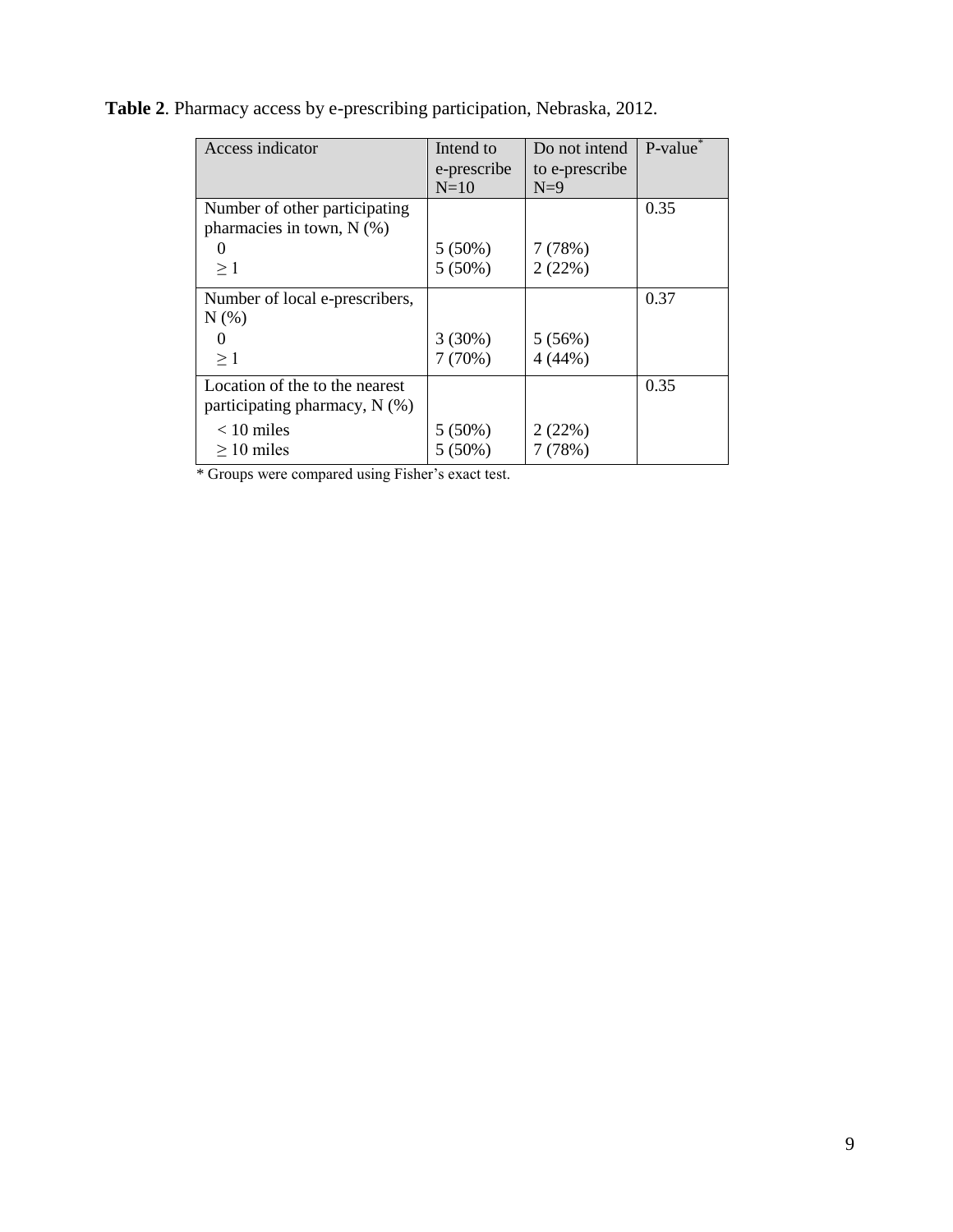### **DISCUSSION**

A total of 18 of the 48 pharmacies (38%) listed as not accepting e-prescriptions were either not community pharmacies or were closed. Once those pharmacies were removed from the numerator and denominator, the percent participation in e-prescribing increased from 89.1% (393 participants out of 441 pharmacies) to 92.9% (393 participants out of 423 pharmacies). This 3.8% difference is important to note as states report their quarterly e-prescribing participation goals to the ONC.

The primary unsolicited barrier to accepting e-prescriptions was the transaction fee associated with each new prescription. While physicians are eligible to receive bonuses for sending e-prescriptions, pharmacies must pay for the service through transaction fees. Because most reimbursement for prescriptions and consumer co-payments are fixed by third party insurers, pharmacies cannot recover the additional fees. Some evaluations of the impact of electronic prescribing estimate that increases in pharmacy efficiency would offset this additional expense. The workflow efficiencies actually gained by small independent pharmacies with low prescription volume have not been well described. Anecdotal evidence provided to our evaluation team included reductions in efficiency related to frequent calls to the prescriber to clarify prescriptions. These instances will likely persist until prescribing and pharmacy software matures and users become more familiar with the process. While improved efficiency may lead to tangible benefits in busy pharmacies, it is unclear how a small reduction in prescription processing time will allow a low volume rural pharmacy to increase sales or decrease labor expenses.

The similar barriers to e-prescribing identified by both late adopters and those not willing to accept e-prescriptions demonstrate that the concerns are widespread. Our findings also suggest that local

10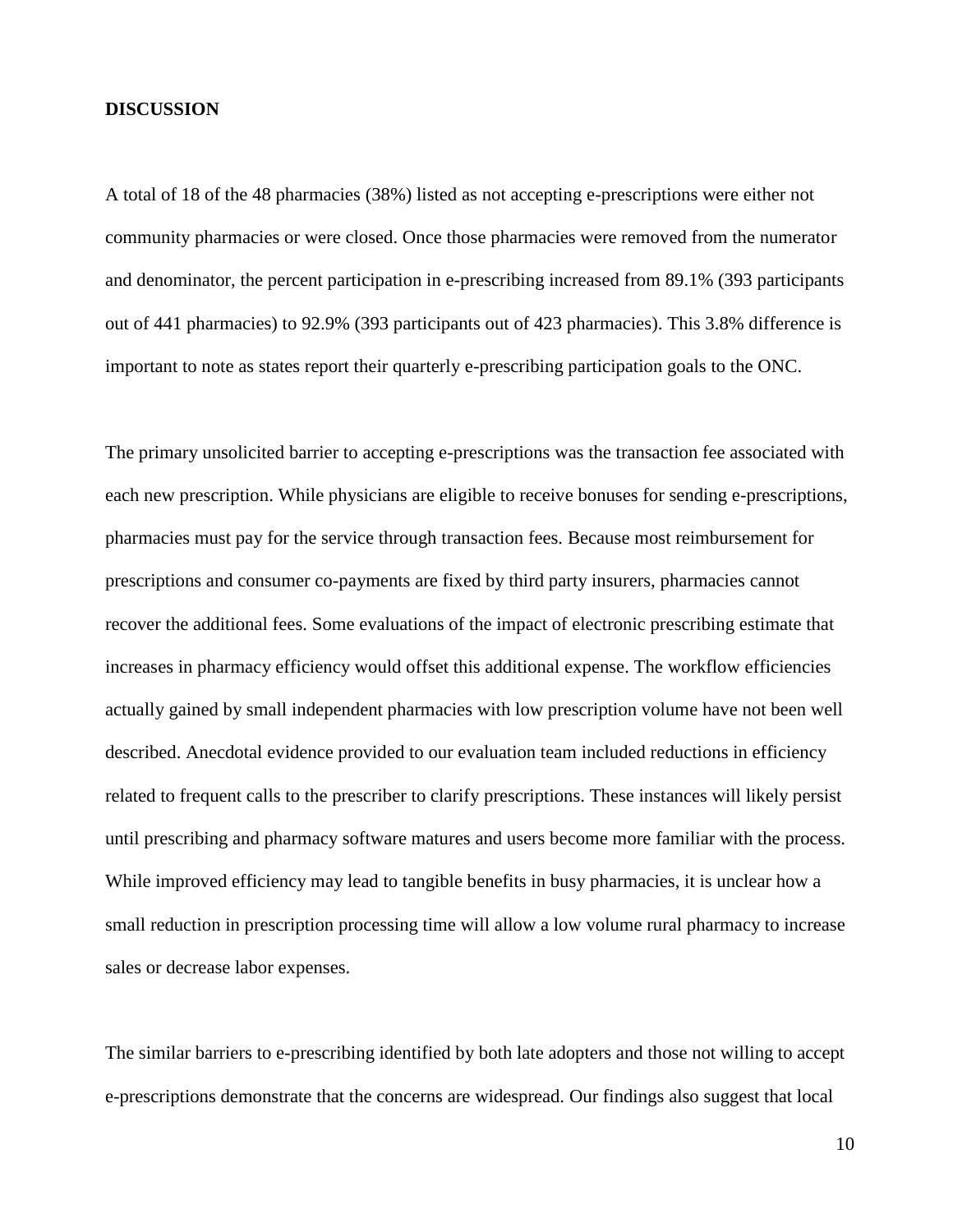competition and physician demand are likely important drivers for pharmacies to begin accepting eprescriptions, regardless of financial or other concerns. Pharmacies who expressed a willingness to begin accepting e-prescriptions were more likely to have a local e-prescriber (70% vs. 44%) and/or have a local competitor pharmacy already accepting e-prescriptions (50% vs. 22%) compared to pharmacies who do not plan to accept e-prescriptions. At the time of this study, prescriptions sent electronically by a physician but received at the pharmacy via facsimile machine satisfied the requirements for meaningful use for physicians without incurring a transaction fee to the pharmacy. This policy likely blunts pressure that could be placed on non-participating pharmacies by physicians – especially for those pharmacies with local competitors.

We must recognize that for some rural pharmacies, the issue of non-participation is not a reflection of a recalcitrant pharmacist; rather it may be a rational business decision. The financial impact of the transaction fees on profitability in small pharmacies is unknown. The addition of a transaction fee, combined with already low prescription volume and diminishing prescription reimbursement, will reduce profitability and could lead to the closure of some rural pharmacies in areas where access to healthcare providers is already limited. Waiving or reimbursing the transaction fees based on demographic or financial characteristics of the pharmacy is one potential option to improve participation.

Similarly, allowing small independent pharmacies to use the same fee negotiated by large chain pharmacies could significantly lower the additional expense and increase participation. In the interim, allowing the prescriber to continue to receive "credit" for e-prescribing to non-participating pharmacies via fax would allow some of the benefits of e-prescribing to be realized, such as

11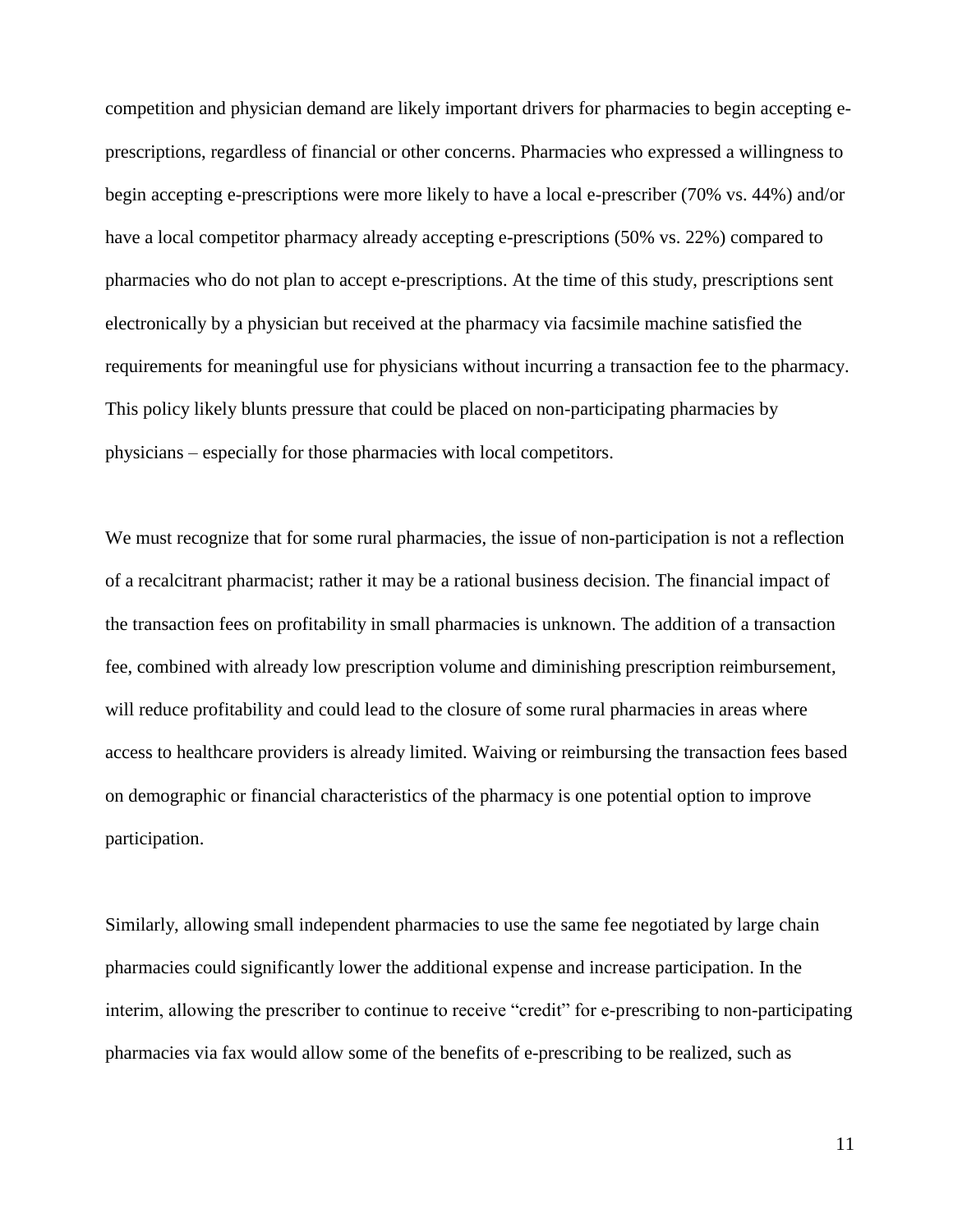reducing errors associated with illegible prescriptions and using the physician"s clinical decision support system to reduce prescribing errors, without the pharmacy incurring the additional fees.

The Federal and State governments must also decide the value of pushing states toward 100% participation. How much time and money should be spent tracking and encouraging the few remaining pharmacies to accept e-prescriptions? One of the primary reasons to pursue 100% participation is so that every prescriber has the opportunity to meet meaningful use. If a community with a non-participating pharmacy also has at least one additional pharmacy that accepts eprescriptions, a physician can simply choose to send electronic prescriptions to a competitor. Our study indicates that while 7 of the 9 pharmacies who do not plan on accepting e-prescriptions are the sole pharmacy in the community, 5 of those 7 pharmacies do not have a local prescriber actively sending e-prescriptions.

While dissatisfaction with transaction fees is likely a universal barrier, our other findings may not be generalizable to more urban states. The majority of pharmacies in our census were independent and located in rural settings where the numbers of prescribers and competitor pharmacies were low. The drivers for adoption and barriers to implementation may be different for pharmacies in urban settings and other states.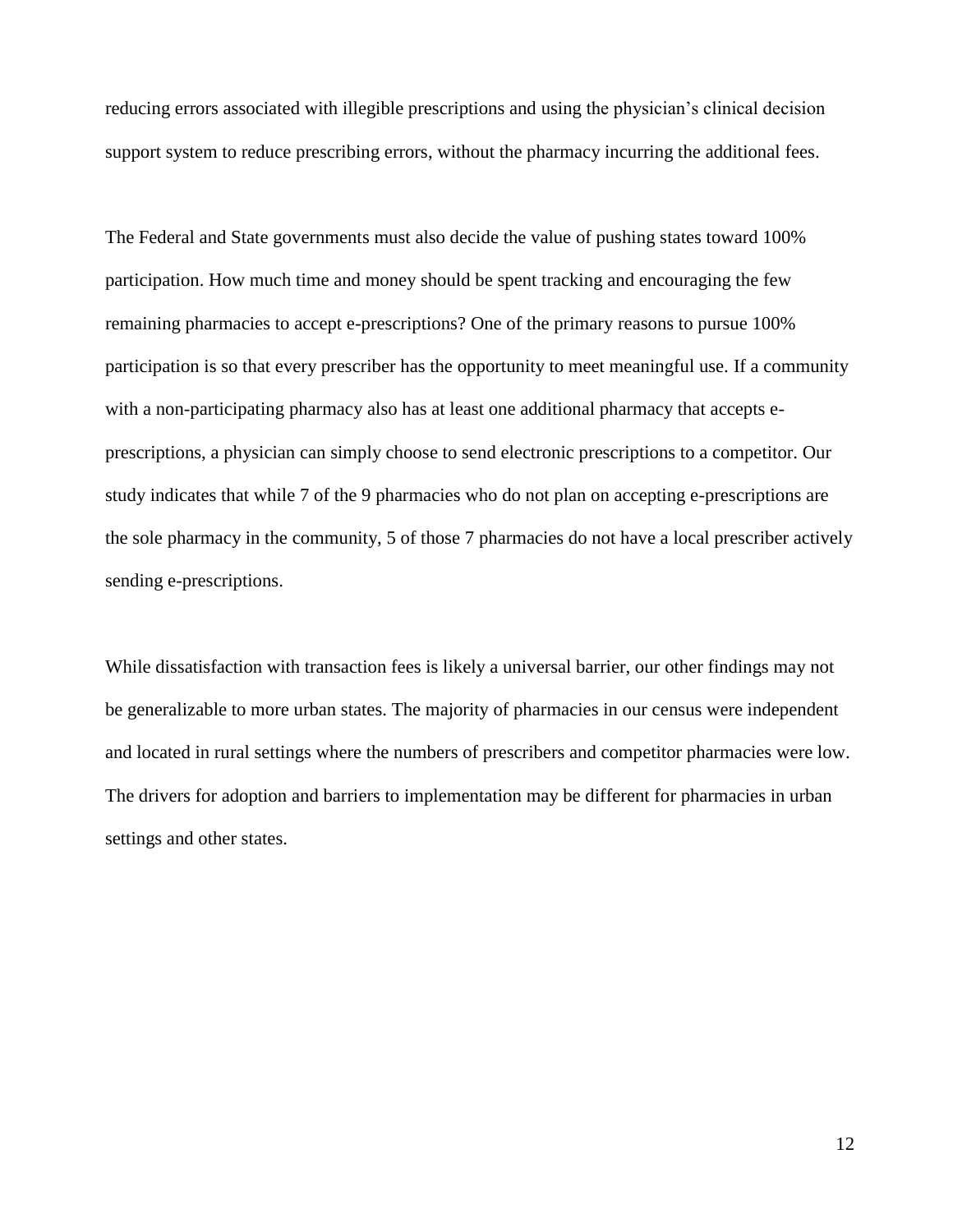## **CONCLUSIONS**

The barriers to e-prescribing identified by both late adopters and those not willing to accept eprescriptions were similar and were mainly initial costs and transaction fees associated with each new prescription. Local competition and physician demand, however, were important determinants for pharmacies to begin accepting e-prescriptions. For some rural pharmacies, not participating in eprescribing may be a rational business decision. To increase participation, waiving or reimbursing the transaction fees, based on demographic or financial characteristics of the pharmacy, may be warranted.